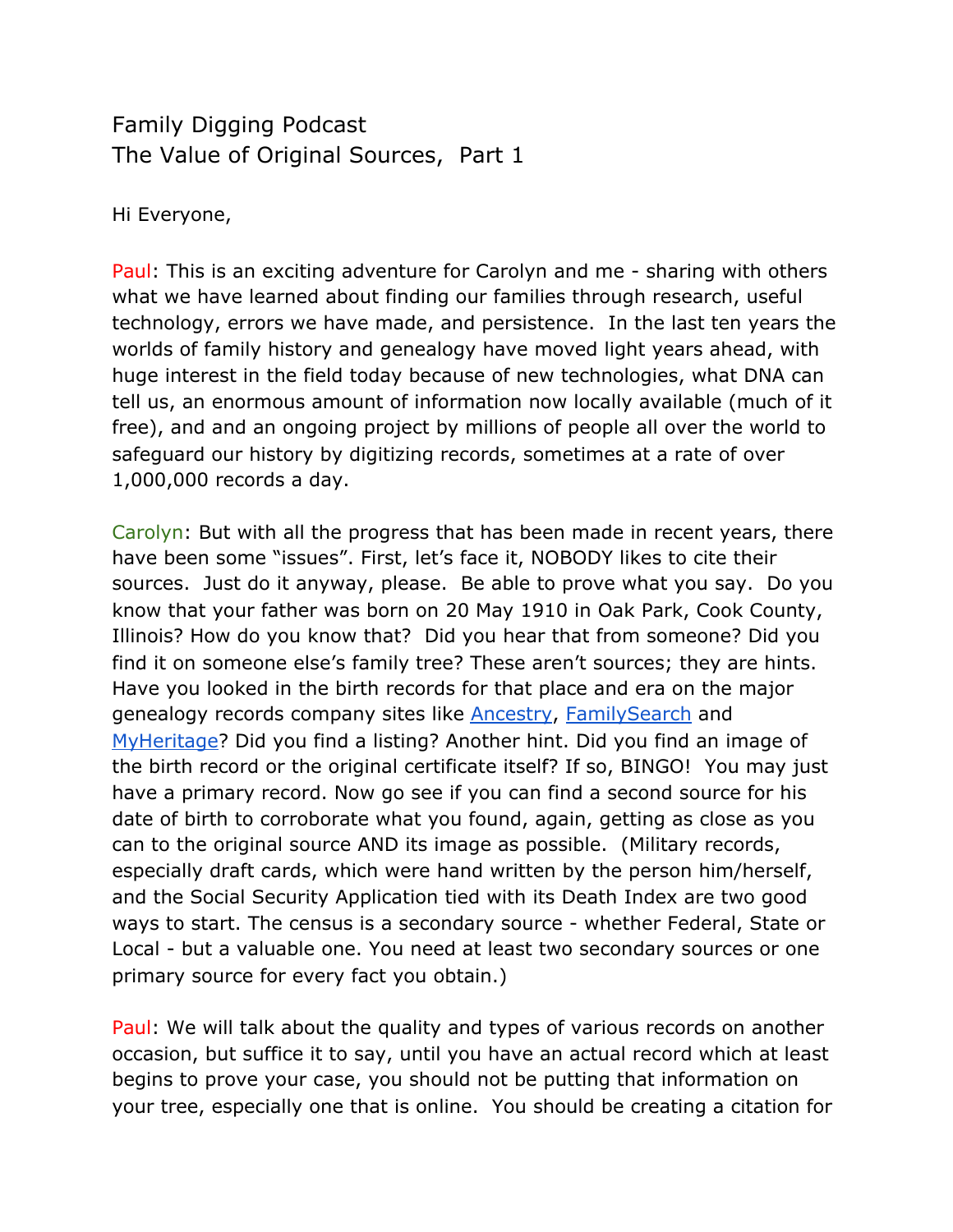this record and getting a photo of the image of that record (printed and scanned, and otherwise saved, not just emailed) adding where you got that image from, and the date that you accessed it. We will look at sources and tools for learning to write citations in more depth on another occasion. In the meanwhile, the gold standard for this is the book, *[Evidence Explained](https://www.evidenceexplained.com/)* by Elizabeth Shown Mills. The reason you want to grab the images and do the citations as you go is that when you choose to wait and do it later, it may just not be there any more. That is because these images are lent to various companies for a specific period of time. The consumer (a/k/a you or me) has no way of knowing when those image contracts expire. We always hear that the images are no longer available after the fact. Time to start all over to find the proof. (Boo!)

Carolyn: If you think that you can just email the image of the record to yourself, think again so you don't have to go through the heartbreak that I did when a year or two after I began research I began to create my family tree. Having emailed myself the results of my research for a good number of generations, I found that what I had emailed myself was just a link to where it had originated. You could see the transcription, but the image had been removed upon the termination of that contract. So get the actual image while you can. That is your proof, not the transcription, but copy the transcription as well, and save yourself the time and heartache that I experienced as a newbie.

 Paul: What if you didn't find the record in one of those companies? On a future occasion we will begin to talk about other ways to find the information you need. What if you could only find a transcription of the record, but not the image? The transcription is not useless, but it is not primary proof either. There can be errors along the way. Some transcribers are so bent on getting as much done in the shortest time that they forget that accuracy counts. Or they can't read the handwriting well; or they don't proofread their work. There are errors you will need to identify and correct as a result. So for every image you find, please, please compare what the actual record says with what the transcription says. If there is a difference, contact the source and let them know so that it can be corrected.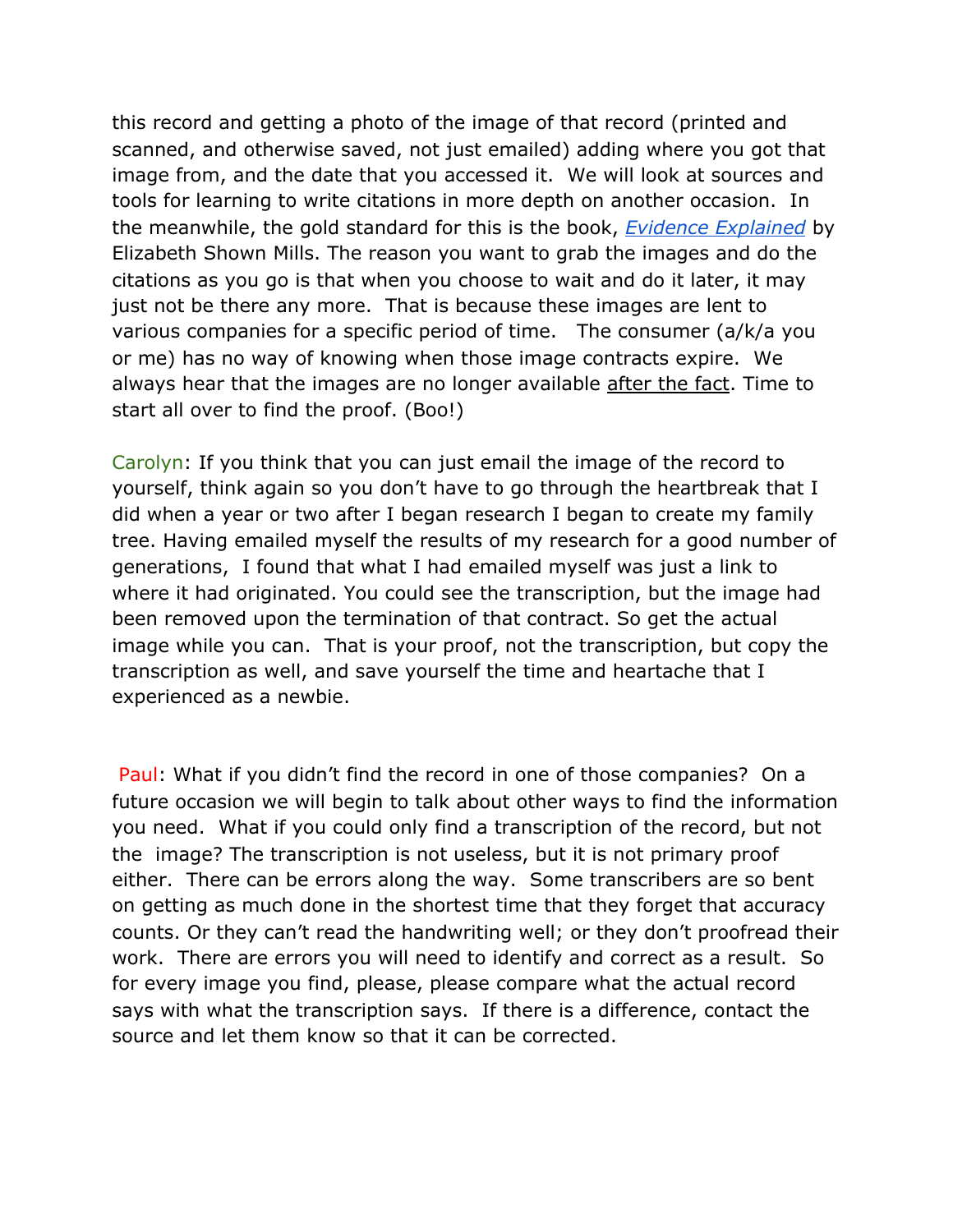Carolyn: What you really need from the get-go is a journal of your research. You can do this electronically, which we recommend, or by hand. (Be sure to back it up regularly to the cloud, a portable hard drive, USB, photocopy or all of the above.) Every time you do research, you should be noting the person being researched, his or her number on your tree, the date, the question being asked (as all research begins with a question), where you searched for the answer, what hints you discovered there (and if none, say so). If a transcription of a record or image was found, and where to locate it on your computer and/or printed files. If you add a short line like "Keep Looking" "Need to….." or "Done", while it is fresh in your mind, you will have an easy time picking it up on the next occasion.

Paul: Some people do a separate log for each Surname or even each person, which cuts the time searching for the person you need from your log notes. A simple document program like Word or Google Docs will suffice to start. Genealogy is not a sprint, it is a marathon, often a lifetime of adventure. You will need a good quality foundation for your tree, minimizing errors. And you need ways to jog your memory. If you don't keep a journal, you will be in the business of doing things over and over again, not making progress.

Carolyn: The log for my paternal grandfather looks like I might have been drinking too much. There are no records that I have found for him that have his name and vital information recorded or spelled exactly the same way: his birth records, marriage record, death record, census records - it is bizarre. For instance, his birth record with Cook County, Illinois doesn't even provide his given name! It just shows "male child to" and his parents' names. (This is not unusual for Cook County, believe me.) The only way that I know that this is my grandfather's birth record is because in the census which was done the following year, 1890, clearly showed his first name (misspelled as Ray instead of Roy) in the household of his parents, who I knew definitely to be George S. and Emma F (McGowan) Harrington. Roy/Ray was shown as age 1 and the only child in the household. I knew their names because I looked at the family tree my mother did in my baby book which covered four generations, the information for which was provided by my four grandparents. When I [googled](https://www.google.com/) Roy's parents' names,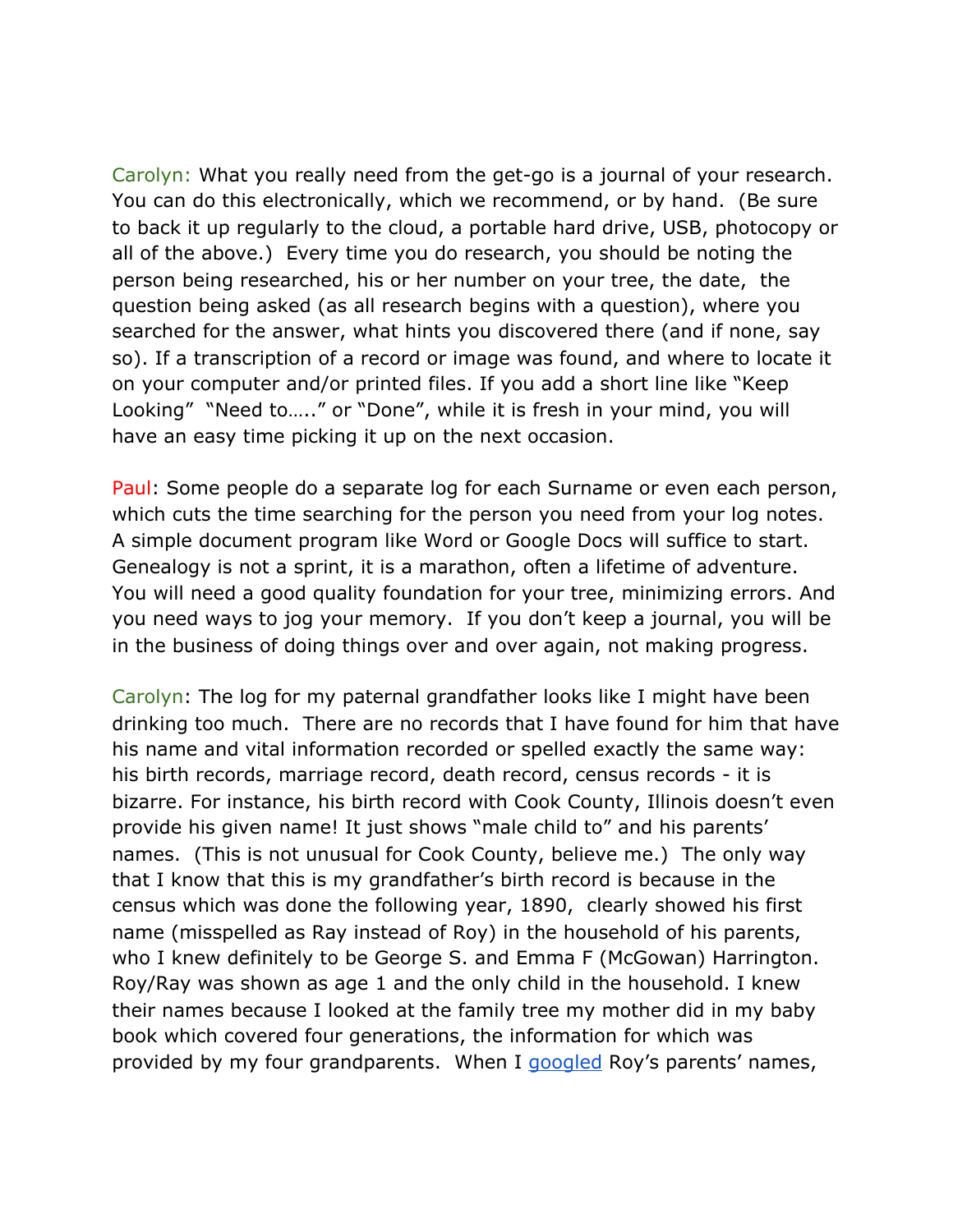George S. Harrington + Emma F. (McGowan) Harrington, the only results that completely matched were those of our Roy's parents.

So what is correct? That will be the subject of another podcast, but if you find the same thing, be sure to note how the record is spelled or otherwise recorded in the actual record, the way it spelled in the transcription, and reference the full file name/number that you have set up to hold that record. That way you can always find it again. And by the way, it's a good thing I could find the record in the 1890 census, because Roy's dad passed away before the following census; this is the only way I have thus far found that connects one generation to the next, because George died intestate, but his wife, Emma, was named as the Administer of the estate.

As to my father's birth record (in Oak Park, IL) I was unable to find it anywhere, but then remembered that my mother had given me a small packet of documents about her and Dad which I had in my safe deposit box. A short time later, I had copies of them in my hands and discovered that there was no formal certificate of his birth anywhere. Dad was born on a farm in Illinois in 1910. There was a handwritten record of his birth written by his mother, signed by her and her sister, who helped deliver the baby, with no one else present, with both signatures notarized. As it turned out, Dad needed a social security number when Social Security became effective to provide to his employer; proof of date of birth was required for registration. There was no birth certificate, so this document, an "alternative birth record", was used. A suggestion, if you find yourself in a similar situation: instead of just going into Ancestry or FamilySearch and searching by name, go to their respective catalogs and search for birth records in Cook County, Illinois in 1910. It will bring up all the types of birth records for that place and time. You may well find it in a list titled on the order of "Alternative Birth Records" or "Birth Records Filed Late" or "Affidavits of Birth" or "Delayed Births".

Paul: So how do the things we just discussed relate to the title of this podcast, "The Value of Original Resources"? First, the original resource may not be perfect, but it is likely to be much closer to perfect than something that has been copied over and over again. It reduces a lot of errors. It also gives you standing; if you see incorrect information on a shared tree, for instance, for which you have proof that your case is actually true, you can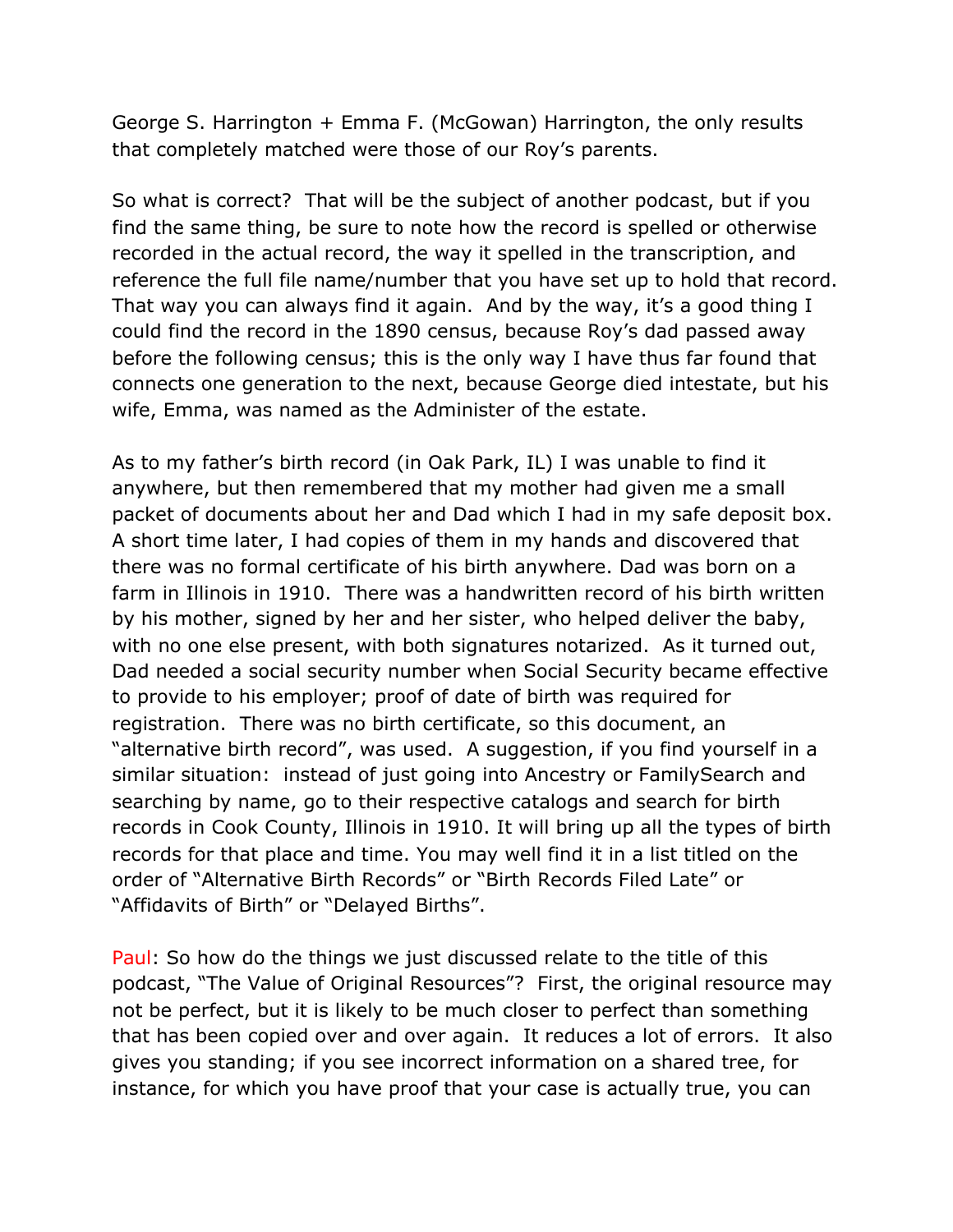often get the other person's misinformation corrected. So many trees today have no sources at all, or have been sourced by a Gedcom or shared tree that does not provide you with resources, or that is perpetuated incorrectly because the original story was fraudulent (the subject of another podcast), or because they turned the assumptions of someone's alleged mind into "facts" without any proof at all. If you have proof and the other person does not, it is perfectly proper (and desirable) to provide the original author or tree manager with a copy of it so they can correct their records.

Carolyn: The days are over when you can just say or write something and have it believed without proof. This is no small thing in genealogy - because the practice of stealing from other people's work is rampant, but it does not necessarily lead to accuracy, and it sure isn't ethical. So don't ever be afraid of applying "unproven" or "disputed" or "unknown" or "circa/c." or "abt./about" "estimated/est." or just leaving that area blank in your work until you do have something that you can use as actual proof, whether from an original source or from at least two secondary sources. You can explain yourself more fully in the body of your work. Use your journal for recording hints and whether they proved out as true. And never accept a hint onto your tree until and unless you have searched and found the actual proof yourself. Too many of us are now familiar with "fact checking". To maintain a good reputation for accuracy, prove it before publishing it. And always cite your sources for each fact you present. (Another person's tree is just a hint.)

Paul: The very good news is that because of the huge digitization projects going on all over the world, more and more information is becoming available on the internet; many more original sources are now online to help your research along. Part of the race is against deteriorating paper documents and film before original documents become destroyed by time. So, whereas I could find nothing about some of my ancestors ten or fifteen years ago (even five years ago), today there is information and then some to explore and record. It's exciting for us to be able to research at home, but everything is not on the internet. In fact not even a quarter of the information for which there are relevant records is currently online. So our local genealogy libraries and Family History Centers can also come in very handy (and there are other workarounds that may be of use). They have access to subscriptions that you might not want to purchase on your own (but most are closed during this pandemic). It used to be that you needed